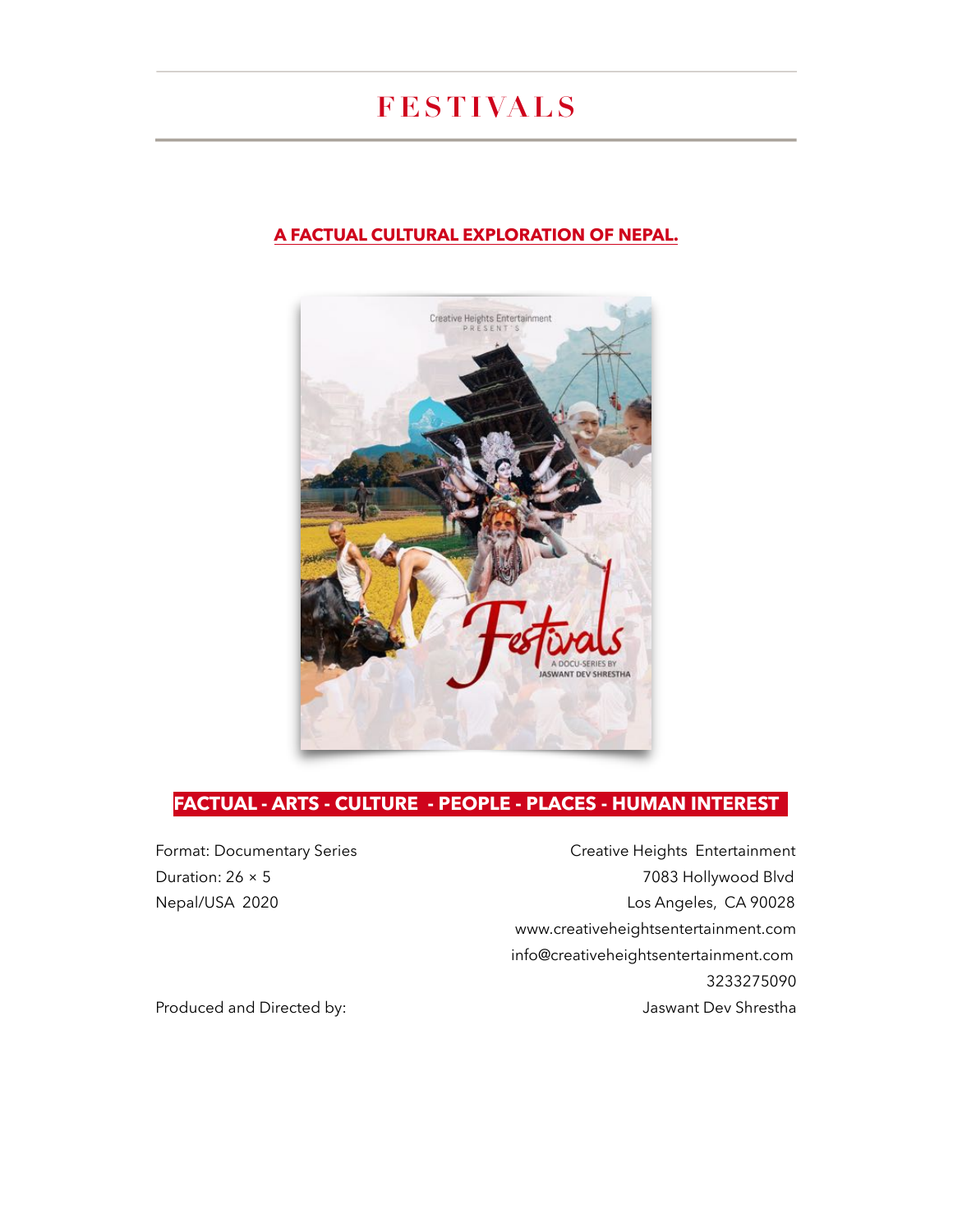

Nepal, famously known as a land of the Himalayas and for its vibrant ethnic and folk traditions. There are many unique cultural festivals practiced by the Nepalese people in this small beautiful country. This documentary mini series sets out to explore Nepal; we will be unfolding the myths and legends, ancient traditions, while experiencing the divinely inspired mystical cultures and the diversity of its people.

# **Number of Episodes - 5**

- 1 Festival of Tihar
- 2 Festival of Dashain
- 3 Festival of Saraswati Puja
- 4 Festival of Maha Shivaratri
- 5 Festival of Gai Jatra

#### **Trailer:**

www.vimeo.com/450922077 Password: F1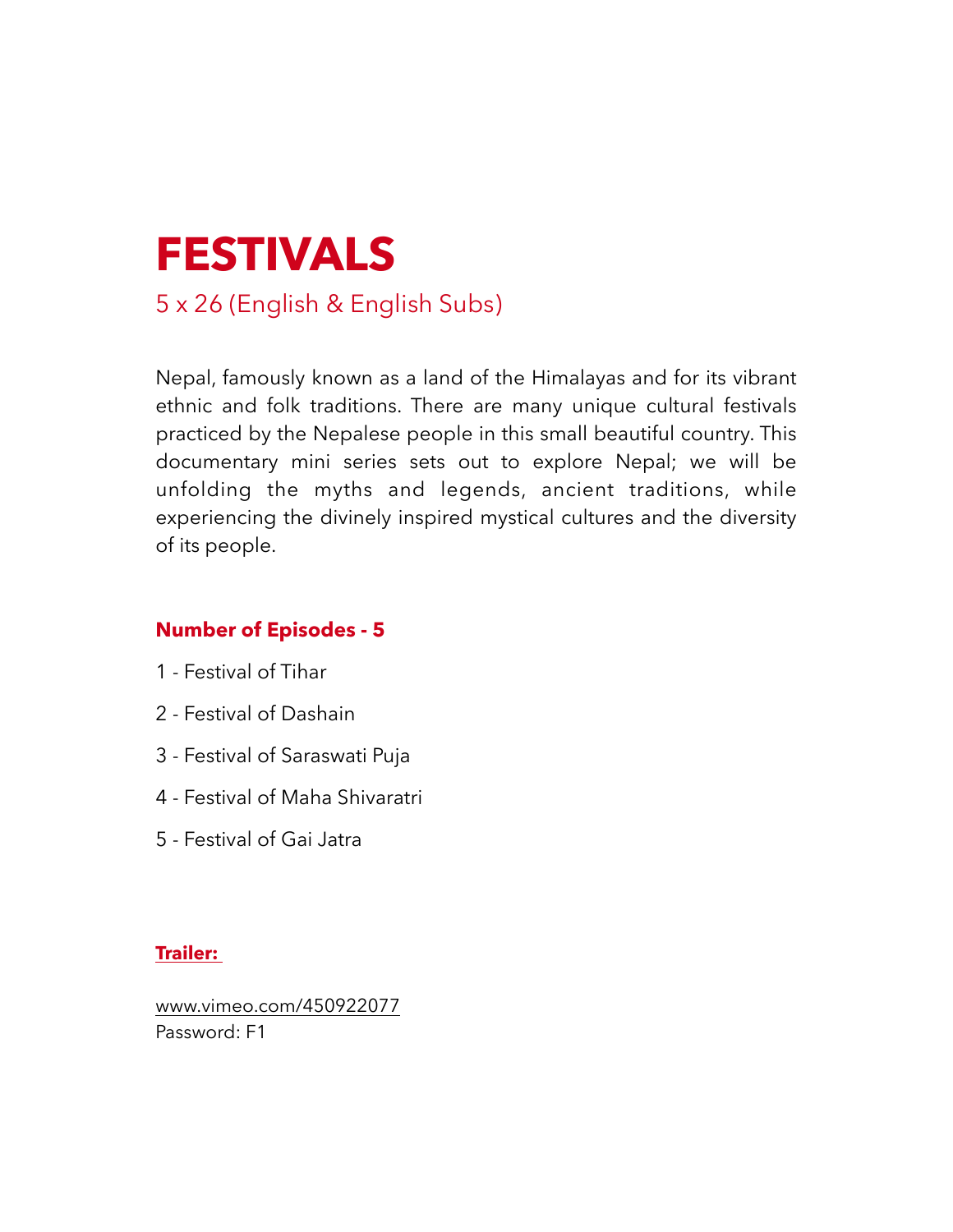# **Episode 1 - Festival of Tihar**

Festival of Tihar is a five-day cultural event that shows reverence to the Gods, celebrating the bonding between humans and animals. During the festival, crows, dogs, cows, oxen, and brothers are worshiped, respectively.

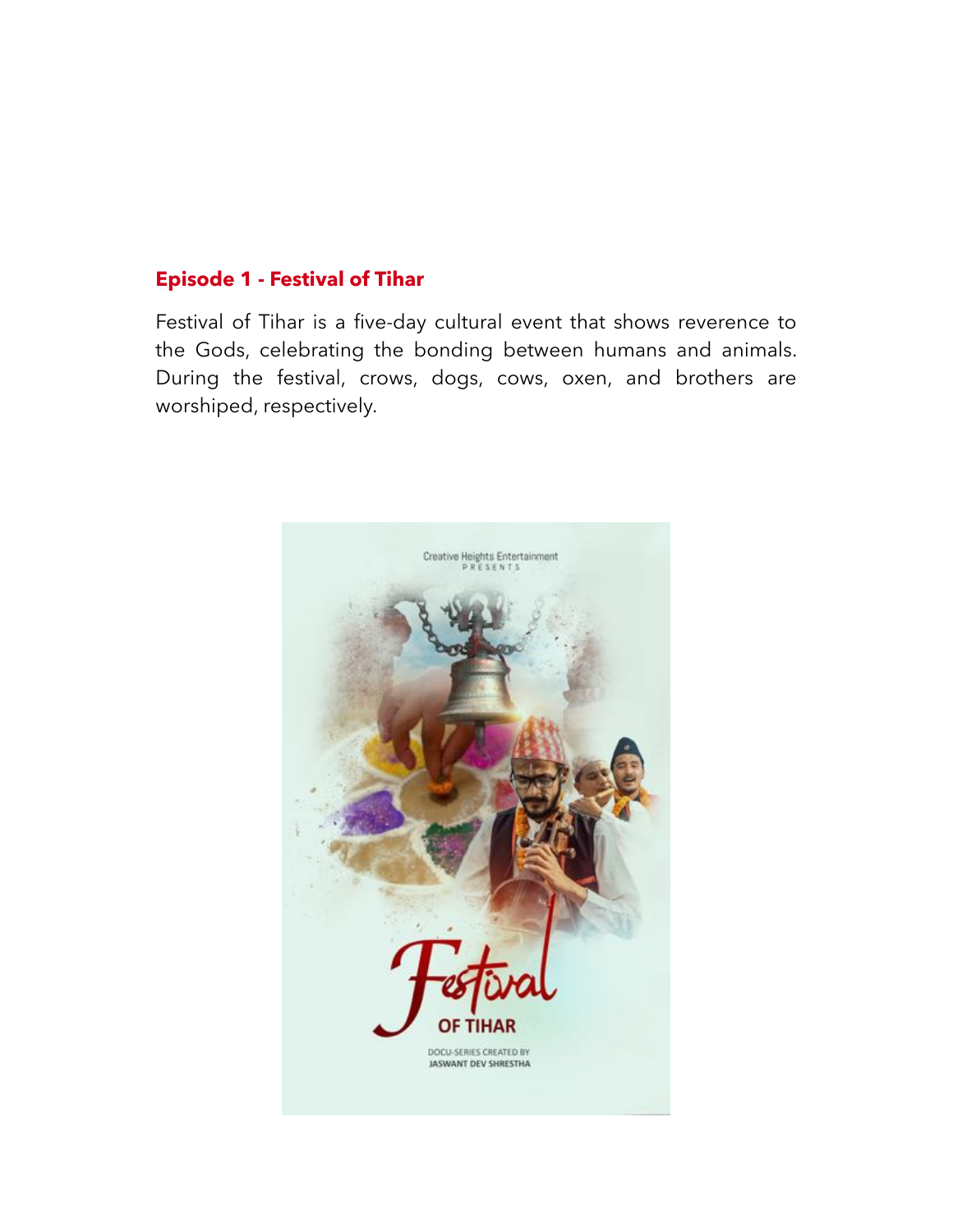## **Episode 2 - Festival of Dashain**

Festival of Dashain is a celebration of Mother Goddess Durga's triumphs over evil. It is the longest festival practiced by Nepalese, which takes place for 15 days in September or early October each year. Families reunite and share blessings while performing ancient rituals.

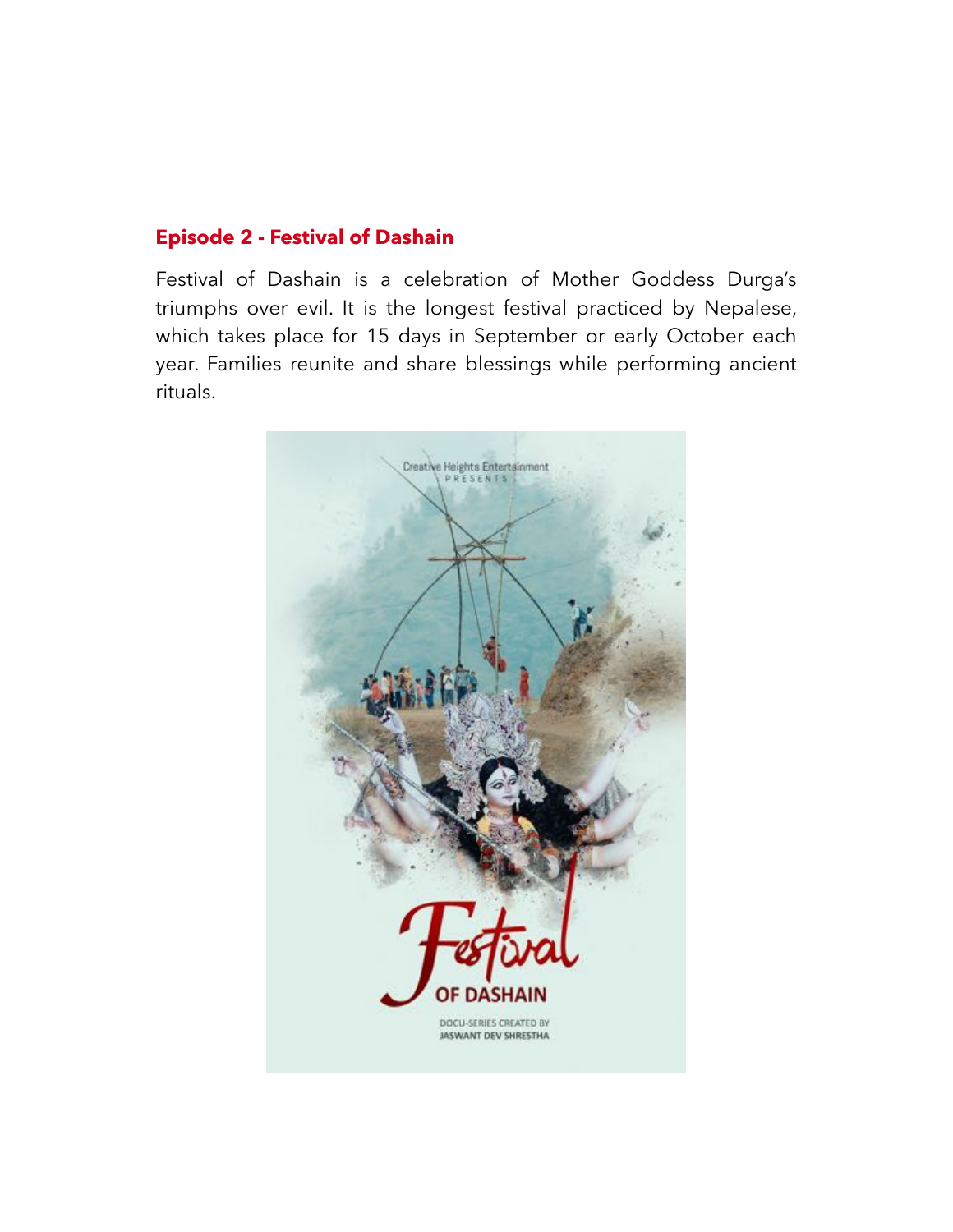# **Episode 3 - Festival of Saraswati Puja**

Children are given their first reading and writing lessons during this festival in the belief that the Goddess of knowledge Saraswati will help them excel in school. This day is also considered the best day to start learning new things.

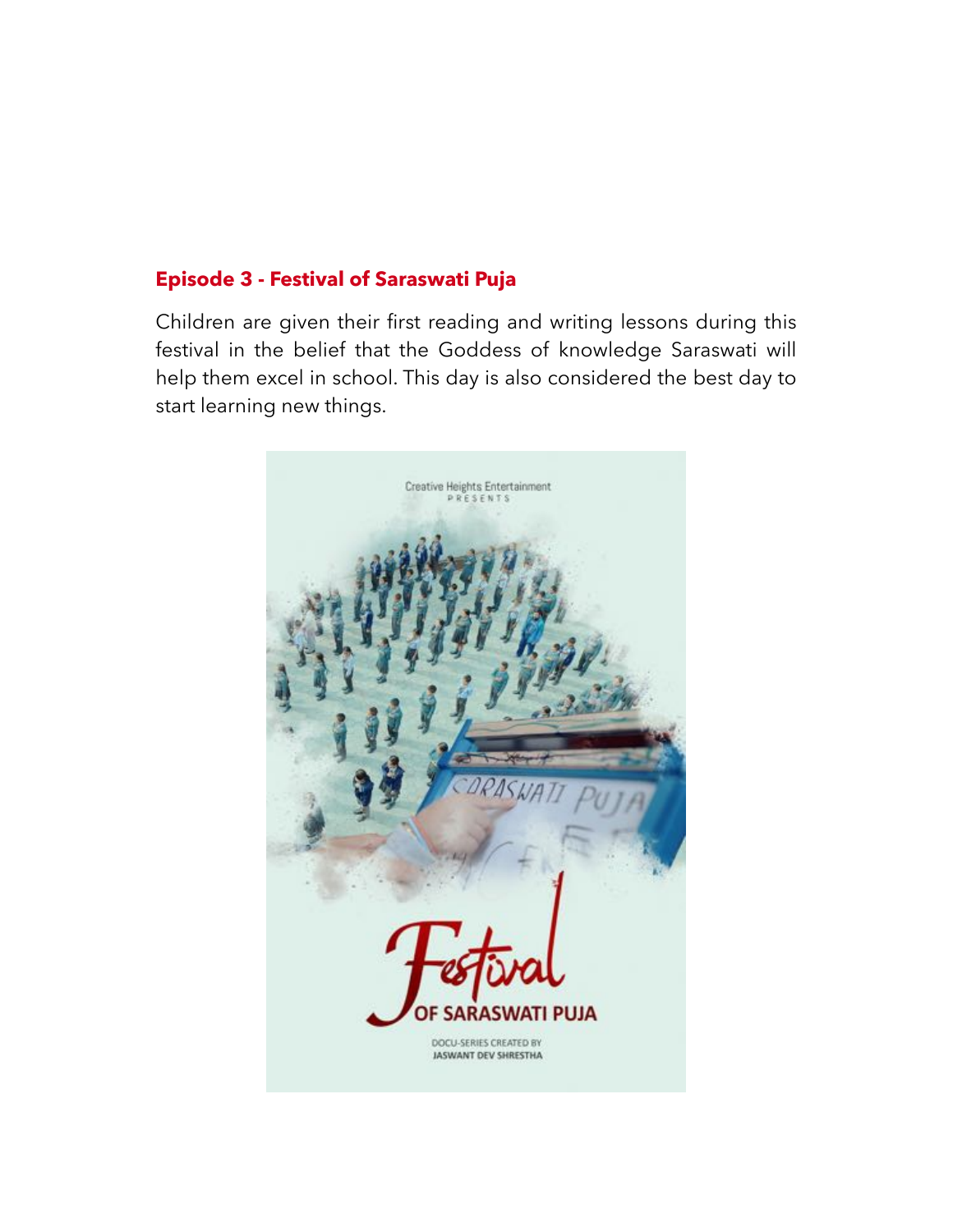## **Episode 4 - Festival of Maha Shivaratri**

Hundreds of thousands of people visit from all around Nepal and abroad. The Holy men transform themselves as Gods. Married women get busy performing various rituals, trying to make Lord Shiva happy so he can bless their husbands with long life and success. And all the single girls hope to be blessed with a great life partner, like Shiva himself.

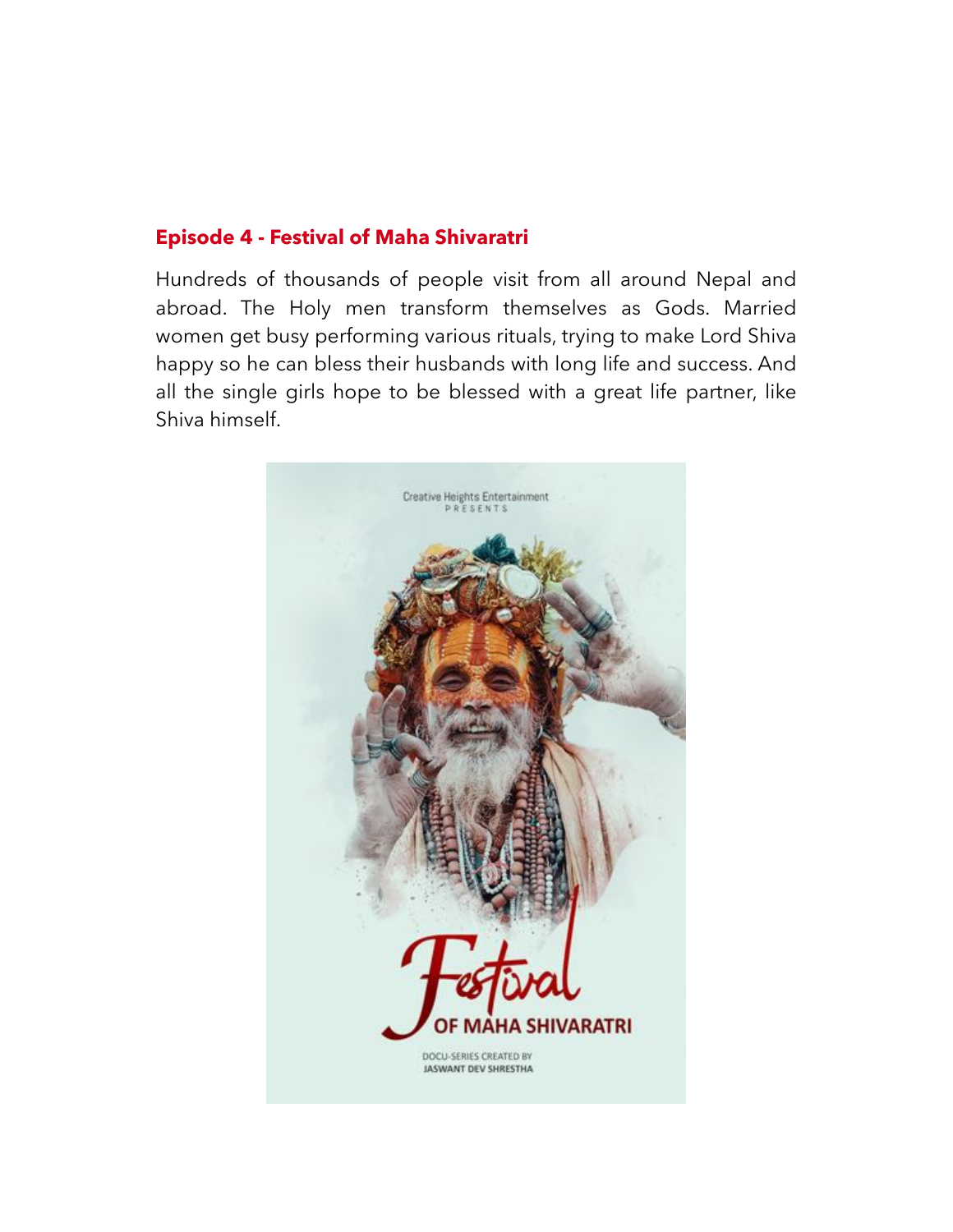# **Episode 5 - Festival of Gai Jatra**

It's a tradition going on for centuries, honoring the deceased family members from the past year. Bright colored costumes, painted faces, wearing masks, loud music is the main attraction. People try not to mourn the loss of the family member; instead, they turn their sadness and tears into laughter.